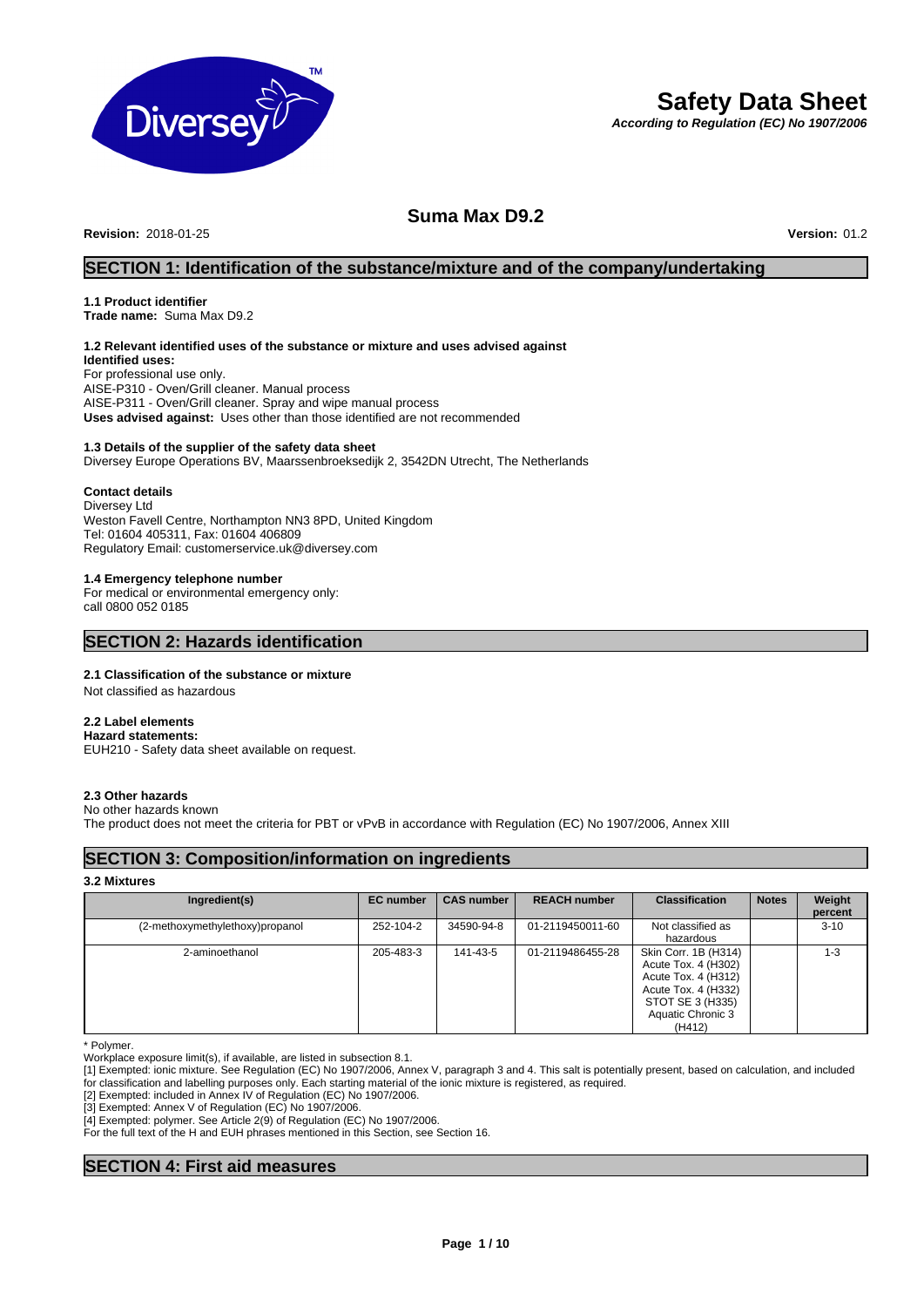| 4.1 Description of first aid measures |                                                                                                                         |
|---------------------------------------|-------------------------------------------------------------------------------------------------------------------------|
| Inhalation:                           | Get medical attention or advice if you feel unwell.                                                                     |
| <b>Skin contact:</b>                  | Wash skin with plenty of lukewarm, gently flowing water. If skin irritation occurs: Get medical advice<br>or attention. |
| Eye contact:                          | Rinse cautiously with water for several minutes. If irritation occurs and persists, get medical<br>attention.           |
| Ingestion:                            | Rinse mouth. Immediately drink 1 glass of water. Get medical attention or advice if you feel unwell.                    |
| Self-protection of first aider:       | Consider personal protective equipment as indicated in subsection 8.2.                                                  |
|                                       |                                                                                                                         |

#### **4.2 Most important symptoms and effects, both acute and delayed**

| No known effects or symptoms in normal use. |
|---------------------------------------------|
| No known effects or symptoms in normal use. |
| No known effects or symptoms in normal use. |
| No known effects or symptoms in normal use. |
|                                             |

#### **4.3 Indication of any immediate medical attention and special treatment needed**

No information available on clinical testing and medical monitoring. Specific toxicological information on substances, if available, can be found in section 11.

### **SECTION 5: Firefighting measures**

#### **5.1 Extinguishing media**

Carbon dioxide. Dry powder. Water spray jet. Fight larger fires with water spray jet or alcohol-resistant foam.

#### **5.2 Special hazards arising from the substance or mixture**

No special hazards known.

#### **5.3 Advice for firefighters**

As in any fire, wear self contained breathing apparatus and suitable protective clothing including gloves and eye/face protection.

### **SECTION 6: Accidental release measures**

#### **6.1 Personal precautions, protective equipment and emergency procedures**

No special measures required.

#### **6.2 Environmental precautions**

Do not allow to enter drainage system, surface or ground water. Dilute with plenty of water.

#### **6.3 Methods and material for containment and cleaning up**

Absorb with liquid-binding material (sand, diatomite, universal binders, sawdust).

#### **6.4 Reference to other sections**

For personal protective equipment see subsection 8.2. For disposal considerations see section 13.

#### **SECTION 7: Handling and storage**

#### **7.1 Precautions for safe handling**

**Measures to prevent fire and explosions:** No special precautions required.

#### **Measures required to protect the environment:**

For environmental exposure controls see subsection 8.2.

#### **Advices on general occupational hygiene:**

Handle in accordance with good industrial hygiene and safety practice. Keep away from food, drink and animal feeding stuffs. Do not mix with other products unless adviced by Diversey.

#### **7.2 Conditions for safe storage, including any incompatibilities**

Store in accordance with local and national regulations. Keep only in original container. For conditions to avoid see subsection 10.4. For incompatible materials see subsection 10.5.

#### **7.3 Specific end use(s)**

No specific advice for end use available.

#### **SECTION 8: Exposure controls/personal protection**

### **8.1 Control parameters**

**Workplace exposure limits**

Air limit values, if available:

| Ingredient(s)<br>. . | <b>UK</b><br>Long term | <b>UK</b><br>- Short term |  |
|----------------------|------------------------|---------------------------|--|
|                      | value(s)               | value(s)                  |  |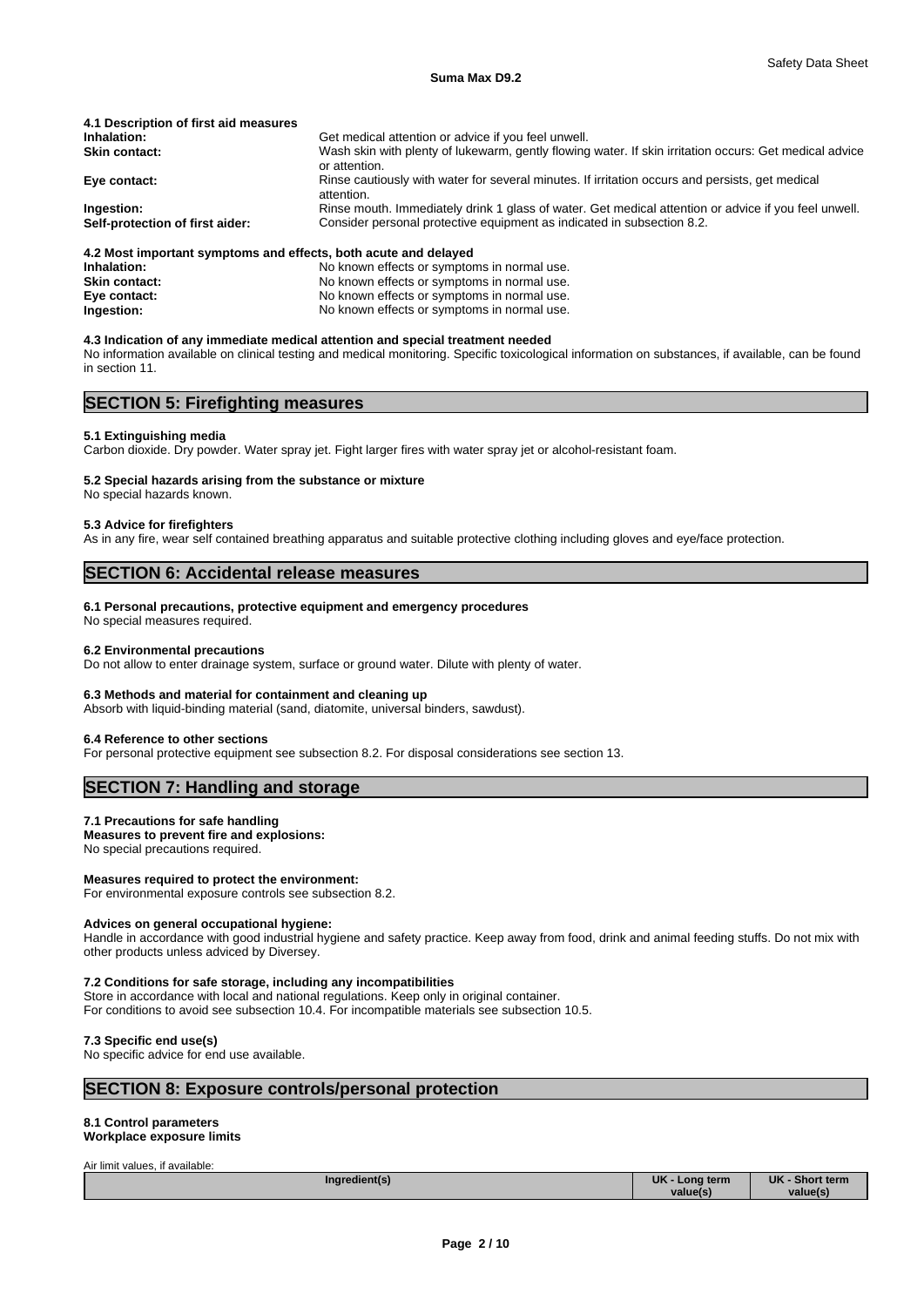#### **Suma Max D9.2**

| (2-methoxymethylethoxy)propanol | 50 ppm<br>$308 \text{ ma/m}^3$        | $150$ ppm<br>$924 \text{ mg/m}$ |
|---------------------------------|---------------------------------------|---------------------------------|
| 2-aminoethanol                  | ppm                                   | 3 ppm                           |
|                                 | $\sim$ $\sim$<br>$2.5 \text{ mg/m}^3$ | $7.6$ ma/m <sup>3</sup>         |

Biological limit values, if available:

Recommended monitoring procedures, if available:

Additional exposure limits under the conditions of use, if available:

### **DNEL/DMEL and PNEC values**

**Human exposure** DNEL oral exposure - Consumer (mg/kg bw)

| Ingredient(s)                  | <b>Short term - Local</b><br>effects | <b>Short term - Systemic</b><br>effects | Long term - Local<br>effects | Long term - Systemic<br>effects |
|--------------------------------|--------------------------------------|-----------------------------------------|------------------------------|---------------------------------|
| z-methoxymethylethoxy)propanol |                                      |                                         |                              | 67،                             |
| 2-aminoethanol                 |                                      |                                         |                              | 375<br>ن ، ، ب                  |

DNEL dermal exposure - Worker

| Ingredient(s)                   | <b>Short term - Local</b> | <b>Short term - Systemicl</b> | Long term - Local | <b>I Long term - Systemic I</b> |
|---------------------------------|---------------------------|-------------------------------|-------------------|---------------------------------|
|                                 | effects                   | effects (mg/kg bw)            | effects           | effects (mg/kg bw)              |
| (2-methoxymethylethoxy)propanol | No data available         |                               | No data available | 65                              |
| 2-aminoethanol                  | No data available         |                               | No data available |                                 |

DNEL dermal exposure - Consumer

| Ingredient(s)                   | <b>Short term - Local</b><br>effects | <b>Short term - Systemicl</b><br>effects (mg/kg bw) | Long term - Local<br>effects | I Long term - Systemic I<br>effects (mg/kg bw) |  |
|---------------------------------|--------------------------------------|-----------------------------------------------------|------------------------------|------------------------------------------------|--|
| (2-methoxymethylethoxy)propanol | No data available                    |                                                     | No data available            |                                                |  |
| 2-aminoethanol                  | No data available                    |                                                     | No data available            | 0.24                                           |  |

DNEL inhalatory exposure - Worker (mg/m<sup>3</sup>) )

| Ingredient(s)                   | <b>Short term - Local</b><br>effects | <b>Short term - Systemic</b><br>effects | Long term - Local<br>effects | <b>I Long term - Systemic I</b><br>effects |
|---------------------------------|--------------------------------------|-----------------------------------------|------------------------------|--------------------------------------------|
| ι∠-methoxymethylethoxy)propanol |                                      |                                         |                              | 31 <sub>C</sub>                            |
| 2-aminoethanol                  |                                      |                                         | ິ.                           | <b>v.v</b>                                 |

DNEL inhalatory exposure - Consumer (mg/m<sup>3</sup>)

| Ingredient(s)                   | Short term - Local<br>effects | <b>Short term - Systemic</b><br>effects | Long term - Local<br>effects | Long term - Systemic  <br>effects |  |
|---------------------------------|-------------------------------|-----------------------------------------|------------------------------|-----------------------------------|--|
| √∠-methoxymethylethoxy)propanol |                               |                                         |                              | 270<br>ے ، ر                      |  |
| 2-aminoethanol                  |                               |                                         |                              |                                   |  |

#### **Environmental exposure**<br>Environmental exposure - PNEC encorrective<br>Inmental expo

| Ingredient(s)                   | (mg/l) | Surface water, fresh Surface water, marine<br>(mg/l) | Intermittent (mg/l) | Sewage treatment<br>plant (mg/l) |
|---------------------------------|--------|------------------------------------------------------|---------------------|----------------------------------|
| (2-methoxymethylethoxy)propanol |        | ه.                                                   | 190                 | 4168                             |
| 2-aminoethanol                  | 0.085  | 0.0085                                               | 0.025               | 100                              |

Environmental exposure - PNEC, continued

| Ingredient(s)                   | l Sediment. freshwater l<br>(mg/kg) | Sediment, marine<br>(mg/kg) | Soil (mg/kg)               | Air (mg/m <sup>3</sup> ) |
|---------------------------------|-------------------------------------|-----------------------------|----------------------------|--------------------------|
| (2-methoxymethylethoxy)propanol | ר ∩ד<br>1 U.Z                       | 7.02                        | $\sim$ $-$<br>$\angle$ ./4 | 190                      |
| 2-aminoethanol                  | 0.425                               | 0.0425                      | 0.035                      | 0.025                    |

#### **8.2 Exposure controls**

*The following information applies for the uses indicated in subsection 1.2 of the Safety Data Sheet. If available, please refer to the product information sheet for application and handling instructions. Normal use conditions are assumed for this section.*

 $)$ 

*Recommended safety measures for handling the undiluted product:*

| Appropriate engineering controls:<br>Appropriate organisational controls: | Provide a good standard of general ventilation.<br>Avoid direct contact and/or splashes where possible. Train personnel.                                   |
|---------------------------------------------------------------------------|------------------------------------------------------------------------------------------------------------------------------------------------------------|
| Personal protective equipment                                             |                                                                                                                                                            |
| Eye / face protection:                                                    | Safety glasses are not normally required. However, their use is recommended in those cases<br>where splashes may occur when handling the product (EN 166). |
| Hand protection:                                                          | Rinse and dry hands after use. For prolonged contact protection for the skin may be necessary.                                                             |
| <b>Body protection:</b>                                                   | No special requirements under normal use conditions.                                                                                                       |
| <b>Respiratory protection:</b>                                            | No special requirements under normal use conditions.                                                                                                       |
| <b>Environmental exposure controls:</b>                                   | No special requirements under normal use conditions.                                                                                                       |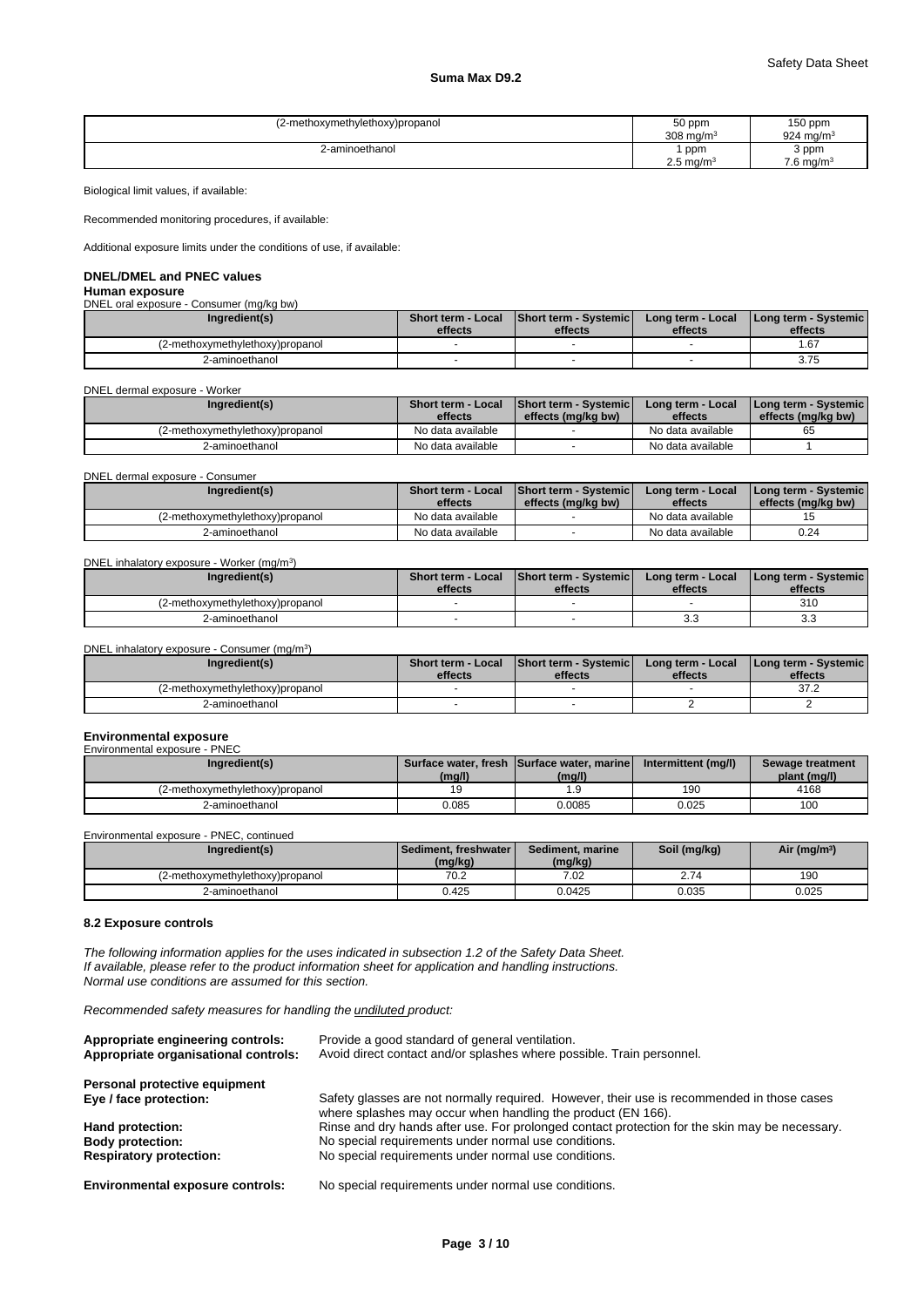### **SECTION 9: Physical and chemical properties**

#### **9.1 Information on basic physical and chemical properties**

**Information in this section refers to the product, unless it is specifically stated that substance data is listed**

**Method / remark**

**Physical State:** Liquid **Colour:** Clear, Light, Brown **Odour:** Product specific **Odour threshold:** Not applicable **pH:** ≈ 11 (neat) **Melting point/freezing point (°C):** Not determined Not relevant to classification of this product **Initial boiling point and boiling range (°C):** Not determined

Substance data, boiling point

| Ingredient(s)                   | Value                   | Method           | Atmospheric pressure |  |
|---------------------------------|-------------------------|------------------|----------------------|--|
|                                 | $10^{\circ}$<br>$\cdot$ |                  | (hPa)                |  |
| i2-methoxymethylethoxy)propanol | 189.6                   | Method not given | 1013                 |  |
| 2-aminoethanol                  | 169-171                 | Method not given | 1013                 |  |

*( UN Manual of Tests and Criteria, section 32, L.2 )* **Flash point (°C):** Not applicable. **Sustained combustion:** Not applicable. **Evaporation rate:** Not determined **Flammability (solid, gas):** Not determined **Upper/lower flammability limit (%):** Not determined

Substance data, flammability or explosive limits, if available:

| ıredient(s)                     | <b>Lower limit</b><br>(% vol) | <b>Upper limit</b><br>(% vol) |
|---------------------------------|-------------------------------|-------------------------------|
| (2-methoxymethylethoxy)propanol |                               |                               |
| 2-aminoethanol                  | ◡-                            |                               |

#### **Vapour pressure:** Not determined

| Substance data, vapour pressure |       |                  |              |
|---------------------------------|-------|------------------|--------------|
| Ingredient(s)                   | Value | <b>Method</b>    | Temperature  |
|                                 | (Pa)  |                  | $\mathbf{C}$ |
| (2-methoxymethylethoxy)propanol | 5500  | Method not given | 20           |
| 2-aminoethanol                  | 50    | Method not given | 20           |

#### **Solubility in / Miscibility with Water:** Fully miscible **Vapour density:** Not determined **Relative density:** ≈1.01(20°C)

Substance data, solubility in water

| Ingredient(s)                   | Value   | <b>Method</b>    | Temperature  |
|---------------------------------|---------|------------------|--------------|
|                                 | (q/1)   |                  | $10^{\circ}$ |
| (2-methoxymethylethoxy)propanol | Soluble | Method not given | 20           |
| 2-aminoethanol                  | 1000    | Method not given | 20           |

Substance data, partition coefficient n-octanol/water (log Kow): see subsection 12.3

**Decomposition temperature:** Not applicable. **Autoignition temperature:** Not determined **Viscosity:**  $\approx$  40 mPa.s (20 °C) **Explosive properties:** Not explosive. **Oxidising properties:** Not oxidising.

9.2 Other information<br>Surface tension (N/m): Not determined **Corrosion to metals: Not corrosive** 

Substance data, dissociation constant, if available:

### **SECTION 10: Stability and reactivity**

#### **10.1 Reactivity**

No reactivity hazards known under normal storage and use conditions.

**Method / remark**

Not relevant to classification of this product<br>Weight of evidence

**Method / remark**

**Method / remark**

# **Method / remark**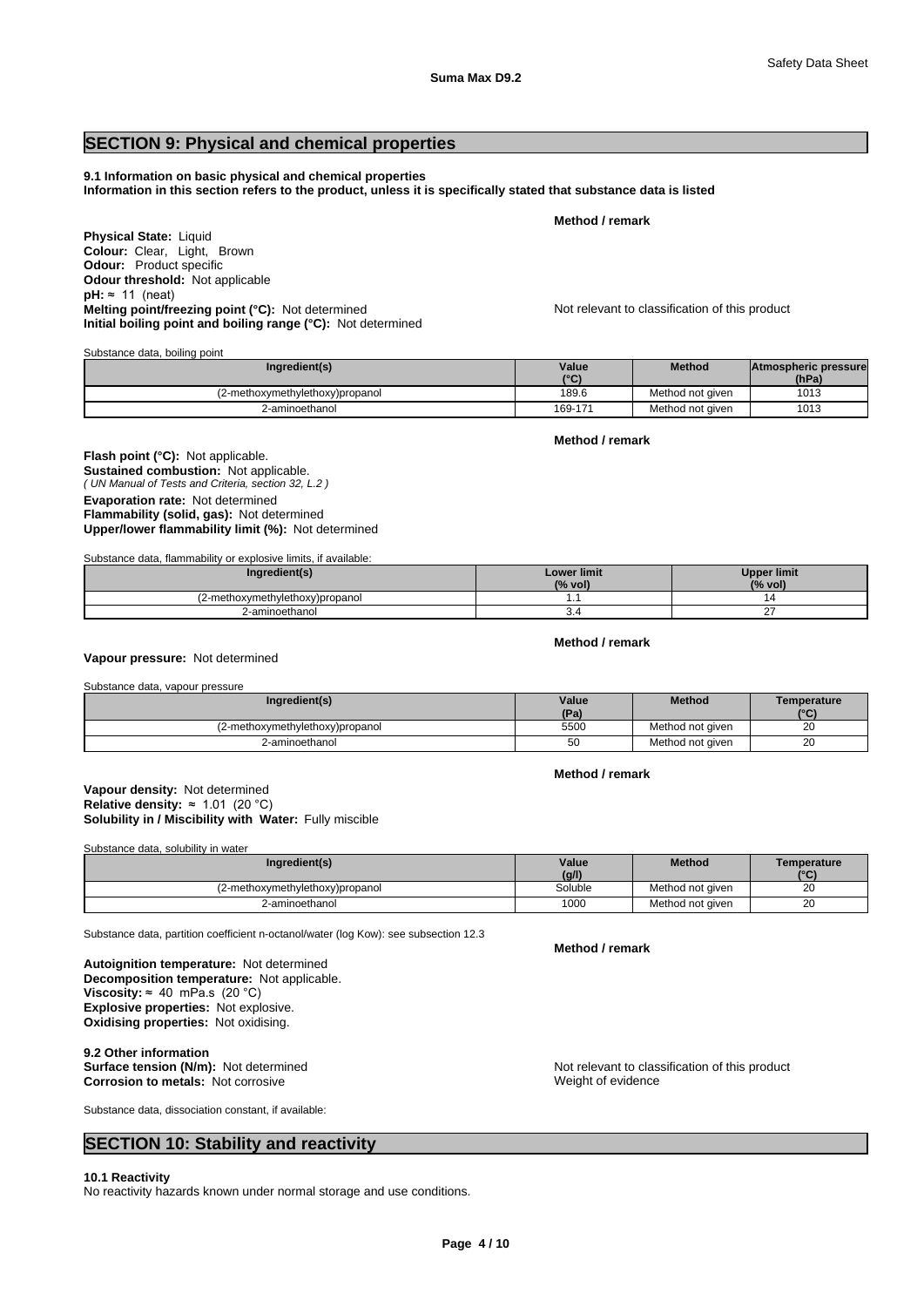#### **10.2 Chemical stability**

Stable under normal storage and use conditions.

#### **10.3 Possibility of hazardous reactions**

No hazardous reactions known under normal storage and use conditions.

#### **10.4 Conditions to avoid**

None known under normal storage and use conditions.

#### **10.5 Incompatible materials**

Reacts with acids.

#### **10.6 Hazardous decomposition products**

None known under normal storage and use conditions.

### **SECTION 11: Toxicological information**

### **11.1 Information on toxicological effects**

Mixture data:.

#### **Relevant calculated ATE(s):**

ATE - Oral (mg/kg): >2000 ATE - Dermal (mg/kg): >2000 ATE - Inhalatory, vapours (mg/l): >20

| Skin irritation and corrosivity          |                                   |
|------------------------------------------|-----------------------------------|
| <b>Result:</b> Not corrosive or irritant | <b>Method:</b> Weight of evidence |
| Eye irritation and corrosivity           |                                   |
| <b>Result:</b> Not corrosive or irritant | <b>Method:</b> Weight of evidence |

Substance data, where relevant and available, are listed below:.

#### **Acute toxicity** Acute oral toxicity

| Ingredient(s)                   | <b>Endpoint</b> | Value<br>(mg/kg) | <b>Species</b> | <b>Method</b>     | <b>Exposure</b><br>time (h) |
|---------------------------------|-----------------|------------------|----------------|-------------------|-----------------------------|
| (2-methoxymethylethoxy)propanol | LD 50           | .4000            | Rat            | Method not given  |                             |
| 2-aminoethanol                  | $LD_{50}$       | 1515             | Rat            | OECD 401 (EU B.1) |                             |

Acute dermal toxicity

| Ingredient(s)                   | <b>Endpoint</b> | Value<br>(mg/kg) | <b>Species</b> | <b>Method</b>    | <b>Exposure</b><br>time (h) |
|---------------------------------|-----------------|------------------|----------------|------------------|-----------------------------|
| L2-methoxymethylethoxy)propanol | $LD_{50}$       | 9510             | Rabbit         | Method not given |                             |
| 2-aminoethanol                  | $LD_{50}$       | 1025             | Rabbit         | Method not given |                             |

Acute inhalative toxicity

| Ingredient(s)                   | Endpoint        | Value                                           | <b>Species</b> | <b>Method</b>      | <b>Exposure</b> |  |
|---------------------------------|-----------------|-------------------------------------------------|----------------|--------------------|-----------------|--|
|                                 |                 | (mg/l)                                          |                |                    | time (h)        |  |
| (2-methoxymethylethoxy)propanol | LC <sub>o</sub> | > 1.667<br>(vapour) No<br>mortality<br>observed | Rat            |                    |                 |  |
| 2-aminoethanol                  |                 | No mortality<br>observed                        | Rat            | Non quideline test | o               |  |

#### **Irritation and corrosivity** Skin irritation and corrosivity

| <u>UNILI ILINGNULL GINI UULLUSIVIN</u> |               |                |                   |                      |  |  |
|----------------------------------------|---------------|----------------|-------------------|----------------------|--|--|
| Ingredient(s)                          | <b>Result</b> | <b>Species</b> | <b>Method</b>     | <b>Exposure time</b> |  |  |
| (2-methoxymethylethoxy)propanol        | Not irritant  |                | Method not given  |                      |  |  |
| 2-aminoethanol                         | Corrosive     | Rabbit         | OECD 404 (EU B.4) |                      |  |  |

Eye irritation and corrosivity

| Result           | <b>Species</b> | <b>Method</b>     | <b>Exposure time</b> |
|------------------|----------------|-------------------|----------------------|
| Not corrosive or |                | Method not given  |                      |
| irritant         |                |                   |                      |
| Severe damage    | Rabbit         | OECD 405 (EU B.5) |                      |
|                  |                |                   |                      |

Respiratory tract irritation and corrosivity

| Ingredient(s)                   | Result            | Species | <b>Method</b>    | Exposure time |
|---------------------------------|-------------------|---------|------------------|---------------|
| (2-methoxymethylethoxy)propanol | No data available |         |                  |               |
| 2-aminoethanol                  | Irritating to     |         | Method not aiven |               |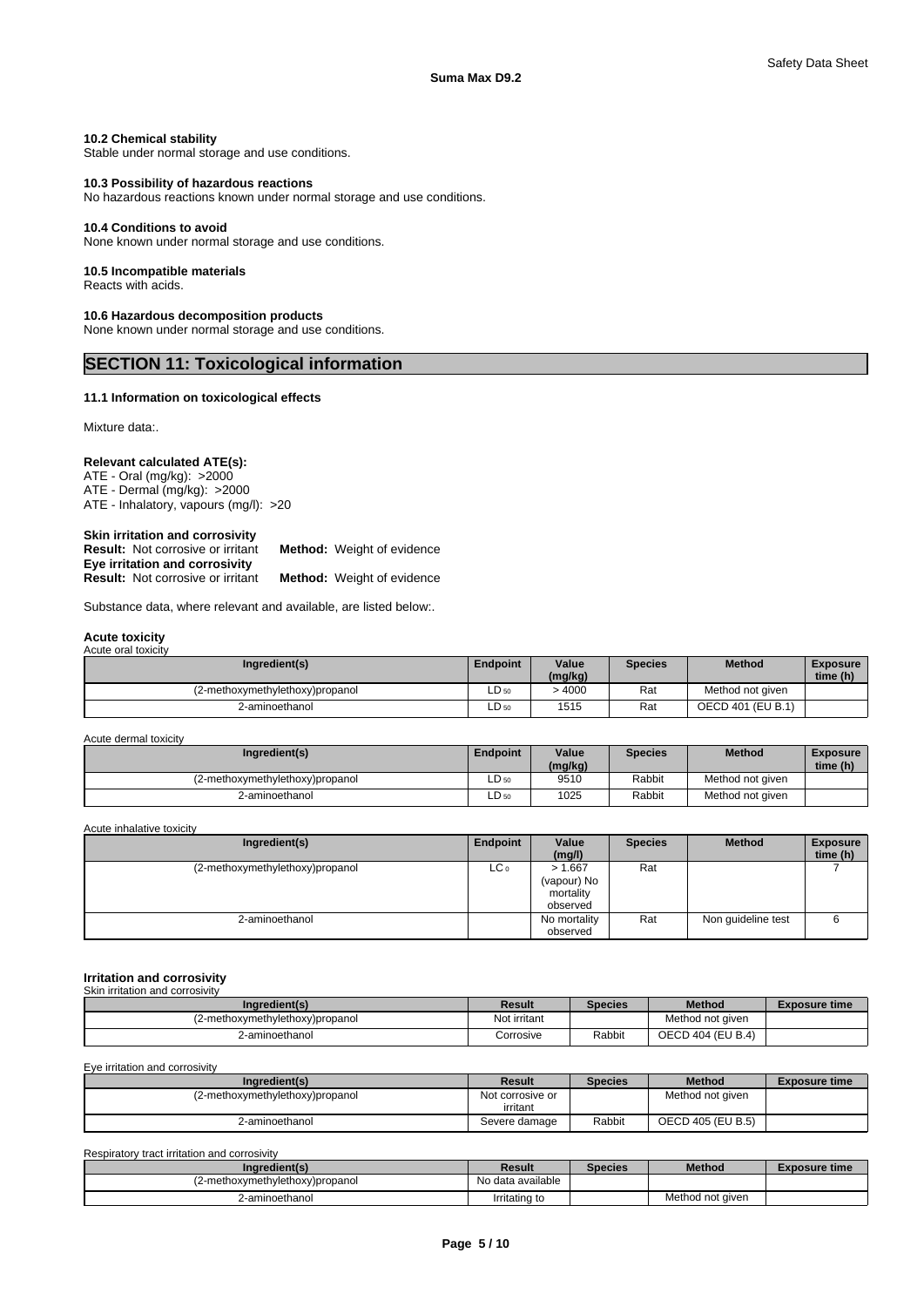| respiratory<br>, + .<br>τι αν<br>.<br>__<br>. |  |  |  |
|-----------------------------------------------|--|--|--|
|-----------------------------------------------|--|--|--|

| <b>Sensitisation</b>            |                 |                |                                    |                   |
|---------------------------------|-----------------|----------------|------------------------------------|-------------------|
| Sensitisation by skin contact   |                 |                |                                    |                   |
| Ingredient(s)                   | Result          | <b>Species</b> | <b>Method</b>                      | Exposure time (h) |
| (2-methoxymethylethoxy)propanol | Not sensitising |                | Method not aiven                   |                   |
| 2-aminoethanol                  | Not sensitising | Guinea pig     | OECD 406 (EU B.6) /<br><b>GPMT</b> |                   |

Sensitisation by inhalation

| Ingredient(s)                   | Result            | Species | <b>Method</b> | Exposure time |
|---------------------------------|-------------------|---------|---------------|---------------|
| (2-methoxymethylethoxy)propanol | No data available |         |               |               |
| 2-aminoethanol                  | No data available |         |               |               |

## **CMR effects (carcinogenicity, mutagenicity and toxicity for reproduction)** Mutagenicity

| mulayoniuly                     |                                        |                                    |                                                            |                      |
|---------------------------------|----------------------------------------|------------------------------------|------------------------------------------------------------|----------------------|
| Ingredient(s)                   | <b>Result (in-vitro)</b>               | <b>Method</b>                      | <b>Result (in-vivo)</b>                                    | <b>Method</b>        |
|                                 |                                        | (in-vitro)                         |                                                            | (in-vivo)            |
| (2-methoxymethylethoxy)propanol | No evidence for mutagenicity, negative | Method not                         | No data available                                          |                      |
|                                 | test results                           | aiven                              |                                                            |                      |
| 2-aminoethanol                  | No evidence for mutagenicity, negative |                                    | <b>OECD 471 (EU No evidence for mutagenicity, negative</b> | <b>OECD 474 (EU)</b> |
|                                 | test results                           | <b>IB.12/13) OECDItest results</b> |                                                            | B.12                 |
|                                 |                                        | 1473 OECD 4761                     |                                                            |                      |
|                                 |                                        | (Mouse                             |                                                            |                      |
|                                 |                                        | ( <i>lymphoma</i>                  |                                                            |                      |

#### **Carcinogenicity**

| Ingredient(s)                   | Effect                                                 |
|---------------------------------|--------------------------------------------------------|
| ι∠-methoxymethylethoxy)propanol | No evidence for carcinogenicity, negative test results |
| 2-aminoethanol                  | No evidence for carcinogenicity, weight-of-evidence    |

#### Toxicity for reproduction

| Ingredient(s)          | <b>Endpoint</b> | <b>Specific effect</b> | Value         | <b>Species</b> | <b>Method</b> | <b>Exposure</b> | <b>Remarks and other effects</b>                                   |
|------------------------|-----------------|------------------------|---------------|----------------|---------------|-----------------|--------------------------------------------------------------------|
|                        |                 |                        | l(ma/ka bw/d) |                |               | time            | reported                                                           |
| (2-methoxymethylethox) |                 |                        | No data       |                |               |                 | No evidence for reproductive                                       |
| v)propanol             |                 |                        | available     |                |               |                 | toxicity                                                           |
| 2-aminoethanol         | <b>NOAEL</b>    | Developmental toxicity | > 75          | Rabbit         |               |                 | OECD 414   $6 - 15 \text{ day(s)}$   No evidence for developmental |
|                        |                 |                        |               |                | (EU B.31).    |                 | toxicity No evidence for                                           |
|                        |                 |                        |               |                | oral          |                 | reproductive toxicity                                              |

## **Repeated dose toxicity** Sub-acute or sub-chronic oral toxicity

| <u>UUD-ACULE OF SUD-CHIUHIC UITAI LUAICILY</u> |                 |              |         |               |             |                                             |
|------------------------------------------------|-----------------|--------------|---------|---------------|-------------|---------------------------------------------|
| Ingredient(s)                                  | <b>Endpoint</b> | Value        | Species | <b>Method</b> |             | <b>Exposure Specific effects and organs</b> |
|                                                |                 | (mg/kg bw/d) |         |               | time (days) | affected                                    |
| (2-methoxymethylethoxy)propanol                |                 | No data      |         |               |             |                                             |
|                                                |                 | available    |         |               |             |                                             |
| 2-aminoethanol                                 | <b>NOAEL</b>    | 300          | Rat     |               | --<br>ر.    |                                             |

#### Sub-chronic dermal toxicity

| Ingredient(s)                   | Endpoint | Value        | <b>Species</b> | <b>Method</b> |                | <b>Exposure Specific effects and organs</b> |  |
|---------------------------------|----------|--------------|----------------|---------------|----------------|---------------------------------------------|--|
|                                 |          | (mg/kg bw/d) |                |               | Itime (davs) I | affected                                    |  |
| (2-methoxymethylethoxy)propanol |          | No data      |                |               |                |                                             |  |
|                                 |          | available    |                |               |                |                                             |  |
| 2-aminoethanol                  |          | No data      |                |               |                |                                             |  |
|                                 |          | available    |                |               |                |                                             |  |

#### Sub-chronic inhalation toxicity

| Ingredient(s)                   | Endpoint | Value        | <b>Species</b> | <b>Method</b> |              | <b>Exposure Specific effects and organs</b> |  |
|---------------------------------|----------|--------------|----------------|---------------|--------------|---------------------------------------------|--|
|                                 |          | (mg/kg bw/d) |                |               | Itime (davs) | affected                                    |  |
| (2-methoxymethylethoxy)propanol |          | No data      |                |               |              |                                             |  |
|                                 |          | available    |                |               |              |                                             |  |
| 2-aminoethanol                  |          | No data      |                |               |              |                                             |  |
|                                 |          | available    |                |               |              |                                             |  |

#### Chronic toxicity

| Ingredient(s)          | <b>Exposure</b> | Endpoint | Value                                                    | <b>Species</b> | <b>Method</b> | <b>Exposure</b> | Specific effects and | Remark |
|------------------------|-----------------|----------|----------------------------------------------------------|----------------|---------------|-----------------|----------------------|--------|
|                        | route           |          | $\left \frac{\text{mag}}{\text{kg}}\right $ (mg/kg bw/d) |                |               | time            | organs affected      |        |
| (2-methoxymethylethox) |                 |          | No data                                                  |                |               |                 |                      |        |
| y)propanol             |                 |          | available                                                |                |               |                 |                      |        |
| 2-aminoethanol         |                 |          | No data                                                  |                |               |                 |                      |        |
|                        |                 |          | available                                                |                |               |                 |                      |        |

### STOT-single exposure

| ימו                                  |                       |
|--------------------------------------|-----------------------|
| .2-methoxymethylethoxy)propanol<br>. | INc<br>data available |
| ?-aminoethanol                       | INo<br>data available |

STOT-repeated exposure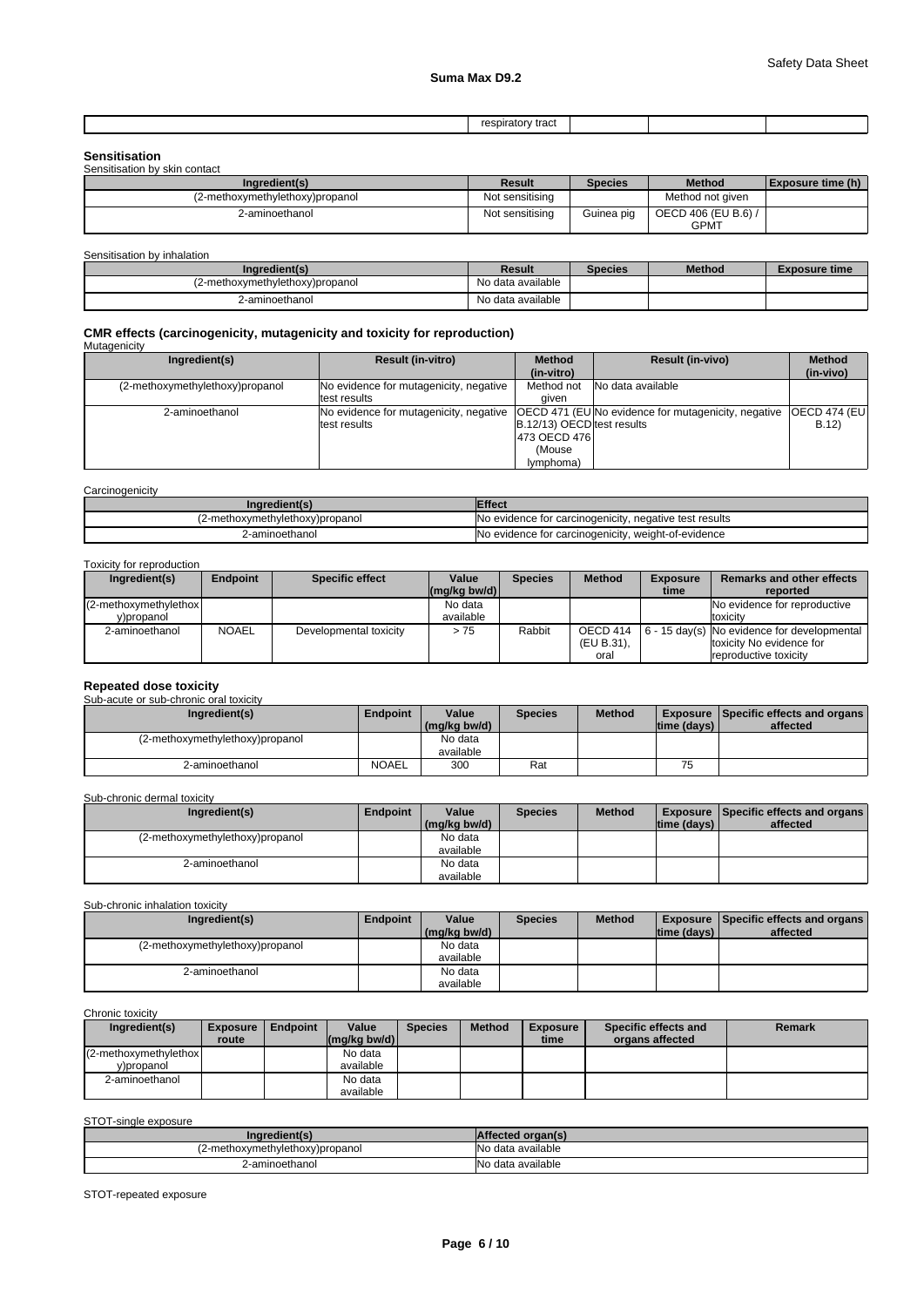| Ingredient(s)                  | l organ(s)<br>ffected |
|--------------------------------|-----------------------|
| 2-methoxymethylethoxy)propanol | No data available     |
| ?-aminoethanol                 | No data available     |

#### **Aspiration hazard**

Substances with an aspiration hazard (H304), if any, are listed in section 3. If relevant, see section 9 for dynamic viscosity and relative density of the product.

#### **Potential adverse health effects and symptoms**

Effects and symptoms related to the product, if any, are listed in subsection 4.2.

### **SECTION 12: Ecological information**

#### **12.1 Toxicity**

No data is available on the mixture.

Substance data, where relevant and available, are listed below:

## **Aquatic short-term toxicity** Aquatic short-term toxicity - fish

| $\overline{ }$ , watu wasan shi kuni kuni wakati wa<br> |                 |        |                 |                   |                 |
|---------------------------------------------------------|-----------------|--------|-----------------|-------------------|-----------------|
| Ingredient(s)                                           | <b>Endpoint</b> | Value  | <b>Species</b>  | <b>Method</b>     | <b>Exposure</b> |
|                                                         |                 | (mg/l) |                 |                   | time (h)        |
| (2-methoxymethylethoxy)propanol                         | $LC_{50}$       | .1000  | Poecilia        | Method not given  | 96              |
|                                                         |                 |        | reticulata      |                   |                 |
| 2-aminoethanol                                          | $LC_{50}$       | 349    | Cyprinus carpio | OECD 203 (EU C.1) | 96              |

| Aquatic short-term toxicity - crustacea |                 |                 |                           |                  |                             |
|-----------------------------------------|-----------------|-----------------|---------------------------|------------------|-----------------------------|
| Ingredient(s)                           | <b>Endpoint</b> | Value<br>(mg/l) | <b>Species</b>            | <b>Method</b>    | <b>Exposure</b><br>time (h) |
| (2-methoxymethylethoxy)propanol         | EC 50           | 1919            | Daphnia<br>magna Straus I | Method not given | 48                          |
| 2-aminoethanol                          | EC 50           | 65              | Daphnia<br>magna Straus   | OECD 202, static | 48                          |

| Aquatic short-term toxicity - algae |             |                 |                                        |                   |                             |
|-------------------------------------|-------------|-----------------|----------------------------------------|-------------------|-----------------------------|
| Ingredient(s)                       | Endpoint    | Value<br>(mg/l) | <b>Species</b>                         | <b>Method</b>     | <b>Exposure</b><br>time (h) |
| (2-methoxymethylethoxy)propanol     | EC 50       | >969            | Selenastrum<br>capricornutum           | Method not given  | 72                          |
| 2-aminoethanol                      | <b>NOEC</b> |                 | Pseudokirchner<br>iella<br>subcapitata | OECD 201 (EU C.3) | 72                          |

| Aquatic short-term toxicity - marine species |
|----------------------------------------------|
|----------------------------------------------|

| Ingredient(s)                   | <b>Endpoint</b> | Value<br>(mg/l)      | <b>Species</b> | <b>Method</b> | <b>Exposure</b><br>time (days) |
|---------------------------------|-----------------|----------------------|----------------|---------------|--------------------------------|
| (2-methoxymethylethoxy)propanol |                 | No data<br>available |                |               |                                |
| 2-aminoethanol                  |                 | No data<br>available |                |               |                                |

#### Impact on sewage plants - toxicity to bacteria

| Ingredient(s)                   | Endpoint  | Value<br>(mg/l) | <b>Inoculum</b>       | <b>Method</b>                                    | <b>Exposure</b><br>time |
|---------------------------------|-----------|-----------------|-----------------------|--------------------------------------------------|-------------------------|
| (2-methoxymethylethoxy)propanol | $EC_{10}$ | 4168            | Pseudomonas<br>putida | Method not given                                 |                         |
| 2-aminoethanol                  | EC 50     | >1000           | Activated<br>sludge   | <b>DIN EN ISO</b><br>8192-OECD<br>209-88/302/EEC | 3 hour(s)               |

#### **Aquatic long-term toxicity** name ren<br>atic long-t

| Auualle juliu-leitti luxicity<br>וופוו ־י |             |                        |                 |                     |                         |                         |
|-------------------------------------------|-------------|------------------------|-----------------|---------------------|-------------------------|-------------------------|
| Ingredient(s)                             | Endpoint    | Value<br>(mg/l)        | <b>Species</b>  | <b>Method</b>       | <b>Exposure</b><br>time | <b>Effects observed</b> |
| (2-methoxymethylethoxy)propanol           |             | No data                |                 |                     |                         |                         |
|                                           |             | available              |                 |                     |                         |                         |
| 2-aminoethanol                            | <b>NOEC</b> | $\sim$<br>. . <u>.</u> | Orvzias latipes | OECD <sub>210</sub> | $30 \text{ day}(s)$     |                         |

Aquatic long-term toxicity - crustacea

| Ingredient(s)                   | Endpoint    | Value<br>(mg/l) | <b>Species</b>   | <b>Method</b>       | <b>Exposure</b><br>time | <b>Effects observed</b> |
|---------------------------------|-------------|-----------------|------------------|---------------------|-------------------------|-------------------------|
| (2-methoxymethylethoxy)propanol | <b>NOEC</b> | > 0.5           | Daphnia<br>maana | Method not<br>aiven | $22 \text{ day}(s)$     |                         |
| 2-aminoethanol                  | <b>NOEC</b> | 0.85            | Daphnia<br>maqna | OECD <sub>211</sub> | $21 \text{ day}(s)$     |                         |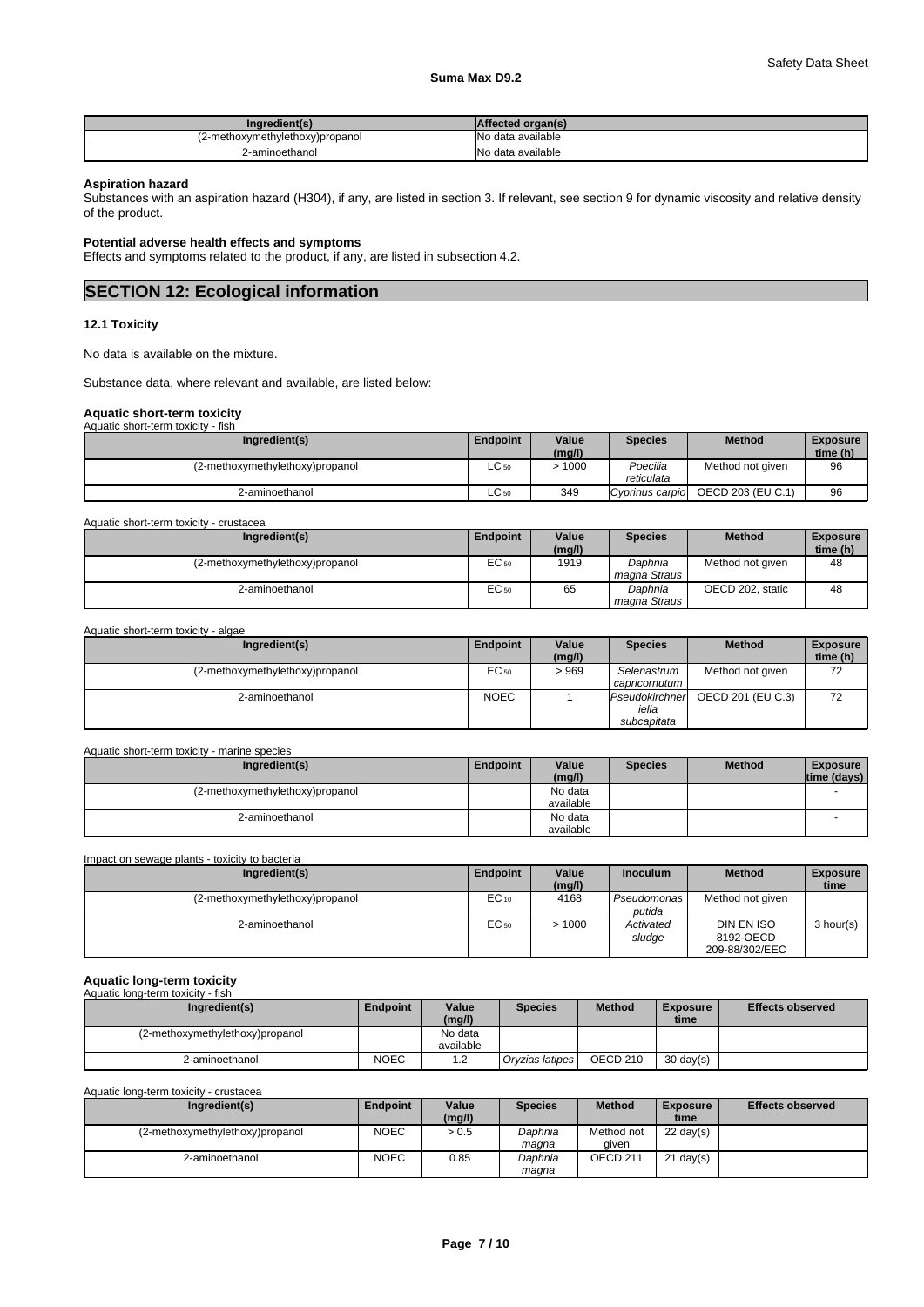#### **Suma Max D9.2**

Aquatic toxicity to other aquatic benthic organisms, including sediment-dwelling organisms, if available:

| Ingredient(s)                   | Endpoint | Value                  | <b>Species</b> | <b>Method</b> | <b>Exposure</b> | <b>Effects observed</b> |
|---------------------------------|----------|------------------------|----------------|---------------|-----------------|-------------------------|
|                                 |          | (mg/kg dw<br>sediment) |                |               | time (days)     |                         |
|                                 |          |                        |                |               |                 |                         |
| (2-methoxymethylethoxy)propanol |          | No data                |                |               |                 |                         |
|                                 |          | available              |                |               |                 |                         |
| 2-aminoethanol                  |          | No data                |                |               |                 |                         |
|                                 |          | available              |                |               |                 |                         |

#### **Terrestrial toxicity**

Terrestrial toxicity - soil invertebrates, including earthworms, if available:

| Ingredient(s)                   | Endpoint | Value     | <b>Species</b> | <b>Method</b> | <b>Exposure</b> | <b>Effects observed</b> |
|---------------------------------|----------|-----------|----------------|---------------|-----------------|-------------------------|
|                                 |          | (mg/kg dw |                |               | time (days)     |                         |
|                                 |          | soil)     |                |               |                 |                         |
| (2-methoxymethylethoxy)propanol |          | No data   |                |               |                 |                         |
|                                 |          | available |                |               |                 |                         |
| 2-aminoethanol                  |          | No data   |                |               |                 |                         |
|                                 |          | available |                |               |                 |                         |

Terrestrial toxicity - plants, if available:

| Ingredient(s)                   | Endpoint | Value              | <b>Species</b> | <b>Method</b> | <b>Exposure</b> | <b>Effects observed</b> |
|---------------------------------|----------|--------------------|----------------|---------------|-----------------|-------------------------|
|                                 |          | (mg/kg dw<br>soil) |                |               | time (days)     |                         |
| (2-methoxymethylethoxy)propanol |          | No data            |                |               |                 |                         |
|                                 |          | available          |                |               |                 |                         |
| 2-aminoethanol                  |          | No data            |                |               |                 |                         |
|                                 |          | available          |                |               |                 |                         |

#### Terrestrial toxicity - birds, if available:

| Ingredient(s)                   | Endpoint | Value     | <b>Species</b> | <b>Method</b> | <b>Exposure</b> | <b>Effects observed</b> |
|---------------------------------|----------|-----------|----------------|---------------|-----------------|-------------------------|
|                                 |          |           |                |               | time (days)     |                         |
| (2-methoxymethylethoxy)propanol |          | No data   |                |               |                 |                         |
|                                 |          | available |                |               |                 |                         |
| 2-aminoethanol                  |          | No data   |                |               | <b>1</b>        |                         |
|                                 |          | available |                |               |                 |                         |

#### Terrestrial toxicity - beneficial insects, if available:

| Ingredient(s)                   | Endpoint | Value<br>(mg/kg dw<br>soil) | <b>Species</b> | <b>Method</b> | <b>Exposure</b><br>$ time$ (days) $ $ | <b>Effects observed</b> |
|---------------------------------|----------|-----------------------------|----------------|---------------|---------------------------------------|-------------------------|
| (2-methoxymethylethoxy)propanol |          | No data<br>available        |                |               | $\overline{\phantom{a}}$              |                         |
| 2-aminoethanol                  |          | No data<br>available        |                |               | $\overline{\phantom{a}}$              |                         |

#### Terrestrial toxicity - soil bacteria, if available:

| Ingredient(s)                   | Endpoint | Value     | <b>Species</b> | <b>Method</b> | <b>Exposure</b>    | <b>Effects observed</b> |
|---------------------------------|----------|-----------|----------------|---------------|--------------------|-------------------------|
|                                 |          | (mg/kg dw |                |               | $ time$ (days) $ $ |                         |
|                                 |          | soil)     |                |               |                    |                         |
| (2-methoxymethylethoxy)propanol |          | No data   |                |               |                    |                         |
|                                 |          | available |                |               |                    |                         |
| 2-aminoethanol                  |          | No data   |                |               | -                  |                         |
|                                 |          | available |                |               |                    |                         |

#### **12.2 Persistence and degradability**

### **Abiotic degradation**

Abiotic degradation - photodegradation in air, if available:

| Ingredient                                     | $-110$<br><b>Half-life time</b> | Methoc                 | Evaluation                          | nnori<br>. .<br><b>REI</b> Iana |
|------------------------------------------------|---------------------------------|------------------------|-------------------------------------|---------------------------------|
| .าvlethox∘<br>y)propanol<br>.10xvmeth<br>-meth | day(s                           | Method<br>aiver<br>not | <b>Rapidly</b><br>: photodegradable |                                 |
|                                                |                                 |                        |                                     |                                 |

Abiotic degradation - hydrolysis, if available:

Abiotic degradation - other processes, if available:

#### **Biodegradation**

Ready biodegradability - aerobic conditions

| Ingredient(s)                   | <b>Inoculum</b> | <b>Analytical</b> | <b>DT</b> 50                                 | <b>Method</b> | <b>Evaluation</b>     |
|---------------------------------|-----------------|-------------------|----------------------------------------------|---------------|-----------------------|
|                                 |                 | method            |                                              |               |                       |
| (2-methoxymethylethoxy)propanol |                 |                   | Oxygen depletion   75 % in 28 day(s) $\vert$ | OECD 301F     | Readily biodegradable |
| 2-aminoethanol                  |                 | DOC reduction     | > 90 % in 21                                 | OECD 301A     | Readily biodegradable |
|                                 |                 |                   | day(s)                                       |               |                       |

Ready biodegradability - anaerobic and marine conditions, if available:

Degradation in relevant environmental compartments, if available:

## **12.3 Bioaccumulative potential**<br>Partition coefficient n-octanol/water (log Kow)

| ганны<br>wemarin<br>וסיאומו ונחו ונאגעי<br>. TIUU INUW |       |  |  |
|--------------------------------------------------------|-------|--|--|
| ına                                                    | value |  |  |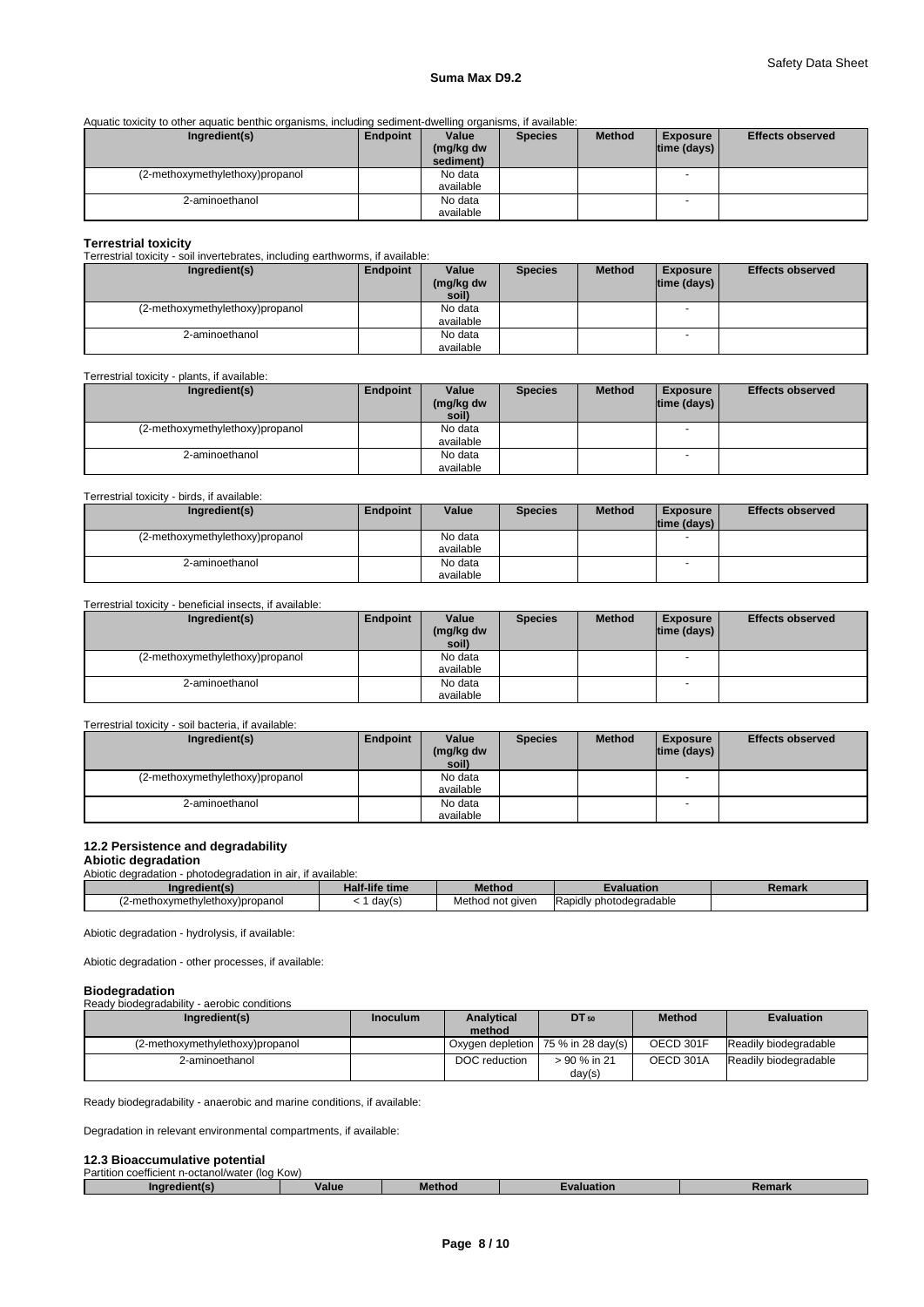#### **Suma Max D9.2**

| (2-methoxymethylethoxy)propanol | . .  | Method not given                           | ootential for bioaccumulation?<br>∟OW       |  |
|---------------------------------|------|--------------------------------------------|---------------------------------------------|--|
| 2-aminoethanol                  | 1.91 | $\sim$ n $\sim$<br>10 <sub>1</sub><br>し∟しレ | <b>INo</b><br>n expected<br>bioaccumulation |  |

Bioconcentration factor (BCF)

| Ingredient(s)            | Value             | Species | <b>Method</b> | Evaluation | Remark |
|--------------------------|-------------------|---------|---------------|------------|--------|
| $(2$ -methoxymethylethox | No data available |         |               |            |        |
| v)propanol               |                   |         |               |            |        |
| 2-aminoethanol           | No data available |         |               |            |        |

#### **12.4 Mobility in soil**

| Adsorption/Desorption to soil or sediment |                                      |                                                  |                     |                       |                                                                                                          |
|-------------------------------------------|--------------------------------------|--------------------------------------------------|---------------------|-----------------------|----------------------------------------------------------------------------------------------------------|
| Ingredient(s)                             | Adsorption<br>coefficient<br>Log Koc | <b>Desorption</b><br>coefficient<br>Log Koc(des) | <b>Method</b>       | Soil/sediment<br>type | <b>Evaluation</b>                                                                                        |
| (2-methoxymethylethoxy)propanol           | No data available                    |                                                  |                     |                       | High potential for mobility in<br><b>SO</b>                                                              |
| 2-aminoethanol                            | 0.067                                |                                                  | Model calculation I |                       | Potential for mobility in soil,<br>soluble in water Adsorption<br>to solid soil phase is not<br>expected |

#### **12.5 Results of PBT and vPvB assessment**

Substances that fulfill the criteria for PBT/vPvB, if any, are listed in section 3.

#### **12.6 Other adverse effects**

No other adverse effects known.

### **SECTION 13: Disposal considerations**

| 13.1 Waste treatment methods<br>Waste from residues / unused<br>products:     | The concentrated contents or contaminated packaging should be disposed of by a certified handler<br>or according to the site permit. Release of waste to sewers is discouraged. The cleaned packaging<br>material is suitable for energy recovery or recycling in line with local legislation. |
|-------------------------------------------------------------------------------|------------------------------------------------------------------------------------------------------------------------------------------------------------------------------------------------------------------------------------------------------------------------------------------------|
| European Waste Cataloque:                                                     | 200130 - detergents other than those mentioned in 200129.                                                                                                                                                                                                                                      |
| <b>Empty packaging</b><br><b>Recommendation:</b><br>Suitable cleaning agents: | Dispose of observing national or local regulations.<br>Water, if necessary with cleaning agent.                                                                                                                                                                                                |

### **SECTION 14: Transport information**

#### **Land transport (ADR/RID), Sea transport (IMDG), Air transport (ICAO-TI / IATA-DGR)**

**14.1 UN number:** Non-dangerous goods

- **14.2 UN proper shipping name:** Non-dangerous goods
- **14.3 Transport hazard class(es):** Non-dangerous goods
- **Class:** -
- **14.4 Packing group:** Non-dangerous goods
- **14.5 Environmental hazards:** Non-dangerous goods
- **14.6 Special precautions for user:** Non-dangerous goods

**14.7 Transport in bulk according to Annex II of MARPOL and the IBC Code:** Non-dangerous goods

### **SECTION 15: Regulatory information**

#### **15.1 Safety, health and environmental regulations/legislation specific for the substance or mixture**

#### **EU regulations:**

- Regulation (EC) No 1272/2008 CLP
- •Regulation(EC)No.1907/2006-REACH
- Regulation (EC) No. 648/2004 Detergents regulation

#### **Authorisations or restrictions (Regulation (EC) No 1907/2006, Title VII respectively Title VIII):** Not applicable.

#### **Ingredients according to EC Detergents Regulation 648/2004**

non-ionic surfactants  $\sim$  5 %

The surfactant(s) contained in this preparation complies(comply) with the biodegradability criteria as laid down in Regulation (EC) No. 648/2004 on detergents. Data to support this assertion are held at the disposal of the competent authorities of the Member States and will be made available to them, at their direct request or at the request of a detergent manufacturer.

#### **15.2 Chemical safety assessment**

A chemical safety assessment has not been carried out on the mixture

### **SECTION 16: Other information**